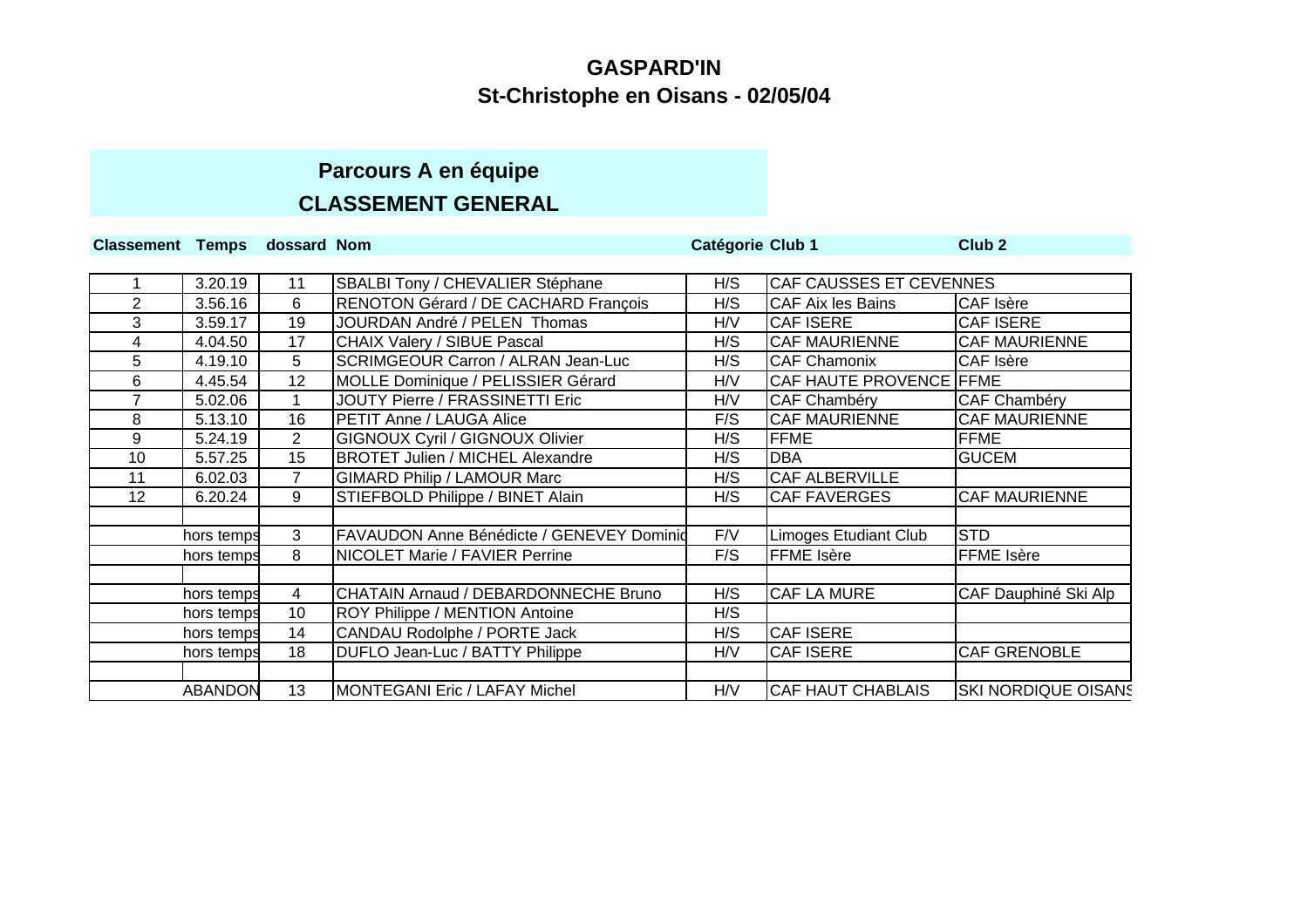## **Parcours B individuel CLASSEMENT GENERAL**

| <b>Classement</b> | <b>Temps</b> | dossard | <b>Nom</b>                  | <b>Catégorie</b> |
|-------------------|--------------|---------|-----------------------------|------------------|
|                   |              |         |                             |                  |
| 1                 | 2.03.15      | 36      | <b>PASTEUR Olivier</b>      | H/V              |
| $\overline{2}$    | 2.07.50      | 38      | <b>TURC Thierry</b>         | H/S              |
| 3                 | 2.17.48      | 33      | <b>CAPRON Alain</b>         | H/S              |
| 4                 | 2.24.58      | 49      | <b>CHARRIER Denis</b>       | H/V              |
| 5                 | 2.35.20      | 46      | <b>CHARRAS Pierre-Alain</b> | H/S              |
| 6                 | 2.51.29      | 41      | <b>GOBILLOT Nicolas</b>     | H/S              |
| 7                 | 2.54.57      | 32      | <b>MILAN Paul</b>           | H/V              |
| 8                 | 2.58.15      | 47      | <b>HERNOT Bertrand</b>      | H/V              |
| 9                 | 3.04.38      | 34      | DYE-PELISSON Jean-Claude    | H/V              |
| 10                | 3.11.23      | 42      | <b>BOUVIER Michel</b>       | H/V              |
| 11                | 3.13.10      | 43      | <b>FAVRE Armelle</b>        | F/V              |
| 12 <sub>2</sub>   | 3.14.00      | 31      | <b>DUBOST Olivier</b>       | H/V              |
| 13                | 3.25.50      | 39      | <b>TURC Noël</b>            | H/V              |
| 14                | 3.28.58      | 37      | <b>SAMOY Olivier</b>        | H/S              |
| 15                | 3.32.35      | 45      | <b>GUILLAUME Gérald</b>     | H/S              |
| 16                | 3.35.01      | 50      | <b>GALERA Jean-Paul</b>     | H/S              |
| 17                | 3.39.18      | 40      | <b>JOUIN Eric</b>           | H/S              |
| 18                | 4.10.00      | 208     | <b>BONNOT Vincent</b>       | H/S              |
| 19                | 4.33.09      | 44      | <b>BOURCET Damien</b>       | H/S              |
| 20                | 4.49.38      | 48      | <b>MORFIN Pascal</b>        | H/V              |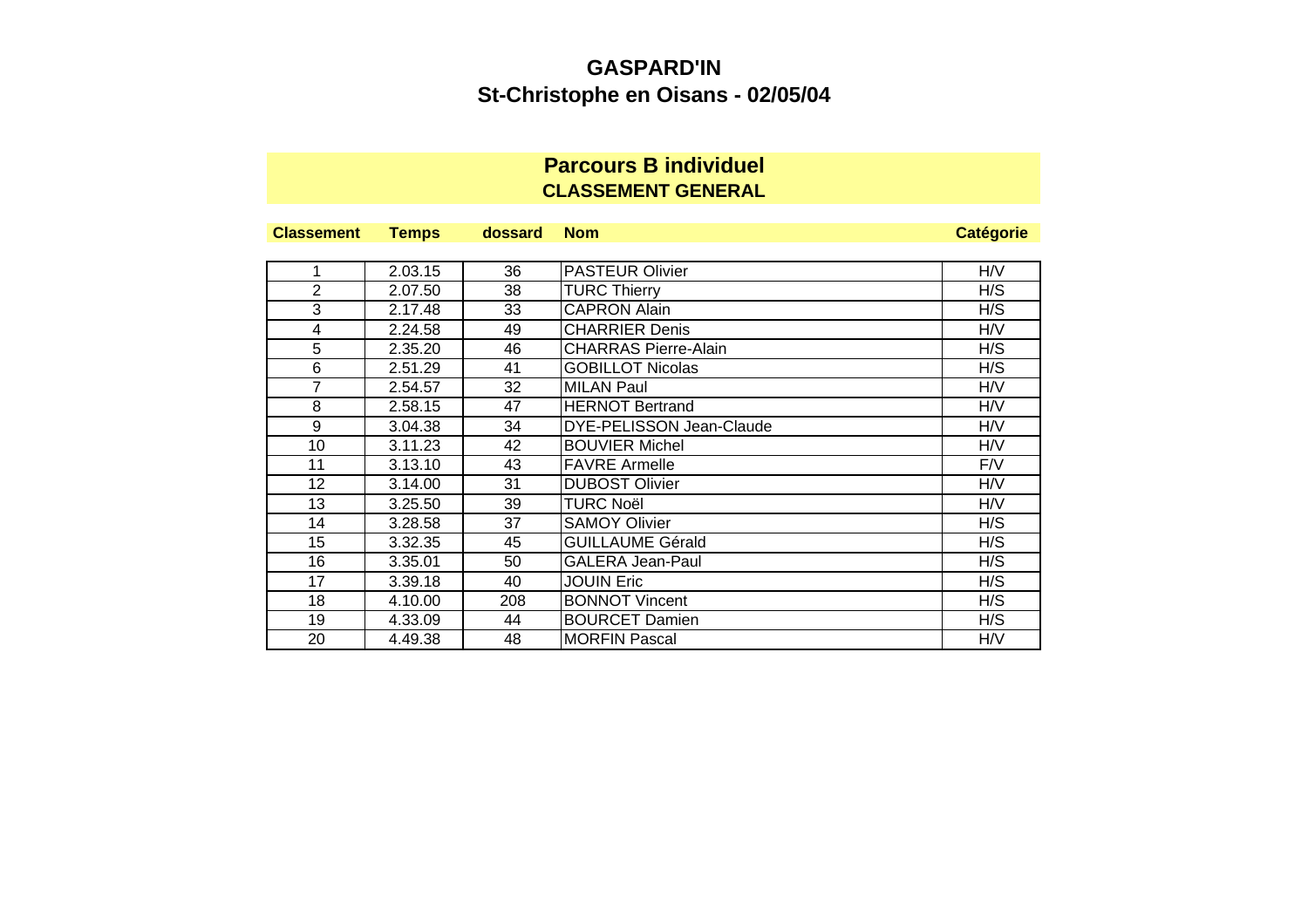#### **Parcours B en équipe CLASSEMENT GENERAL**

| <b>Classement</b> | Temps   | dossard | <b>Nom</b>                               | <b>Catégorie</b> |
|-------------------|---------|---------|------------------------------------------|------------------|
|                   | 2.31.40 | 24      | <b>CAROFF Laurent / BOSCHER Emmanuel</b> | H/S              |
|                   | 2.49.44 | 21      | COLMARD Jean-Louis / SCOGNAMINO Stéphane | H/V              |
| ົ                 | 3.29.48 | 26      | CHARDON Gilles / LAVABRE Marc            | H/V              |
|                   | 3.51.52 | 20      | CAPRINI Ivan / ZANELLI Richard           | H/V              |
|                   | 4.33.09 | 23      | LEBOUHELLEC Elen / CALNAN Martin         | M/S              |
| 6                 | 4.43.54 | 25      | <b>AMIC Michel / SOUKIASSIAN Marc</b>    | H/V              |
|                   | 5.35.53 | 22      | BIASINI Béatrice / PRO'HOMME Rodolphe    | M/V              |